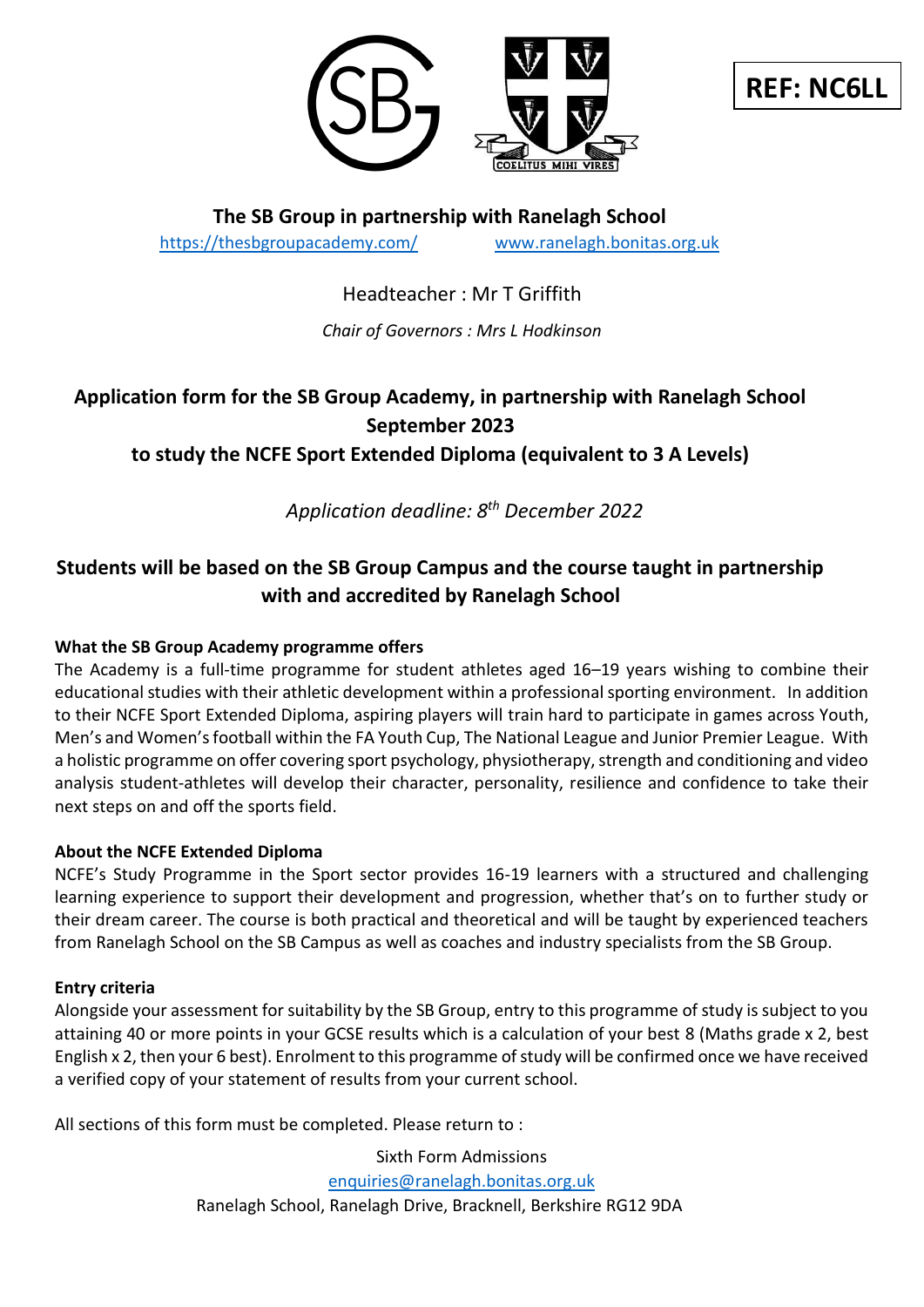| <b>NAME</b>                               |         |            |          |                         |
|-------------------------------------------|---------|------------|----------|-------------------------|
| <b>ACADEMY SPORT</b>                      | Netball | $\sqrt{2}$ | Football | (delete as appropriate) |
| <b>FULL ADDRESS</b>                       |         |            |          |                         |
| <b>DATE OF BIRTH</b>                      |         |            |          |                         |
| <b>CONTACT TELEPHONE</b><br><b>NUMBER</b> |         |            |          |                         |
| <b>EMAIL ADDRESS</b>                      |         |            |          |                         |
| PARENTAL CONTACT NAME                     |         |            |          |                         |
| EMAIL ADDRESS /                           |         |            |          |                         |
| <b>TELEPHONE NUMBER</b>                   |         |            |          |                         |
| <b>CURRENT SCHOOL</b>                     |         |            |          |                         |

Tell us about your Netball/Football experience, club and playing level and why you feel this course is appropriate for you: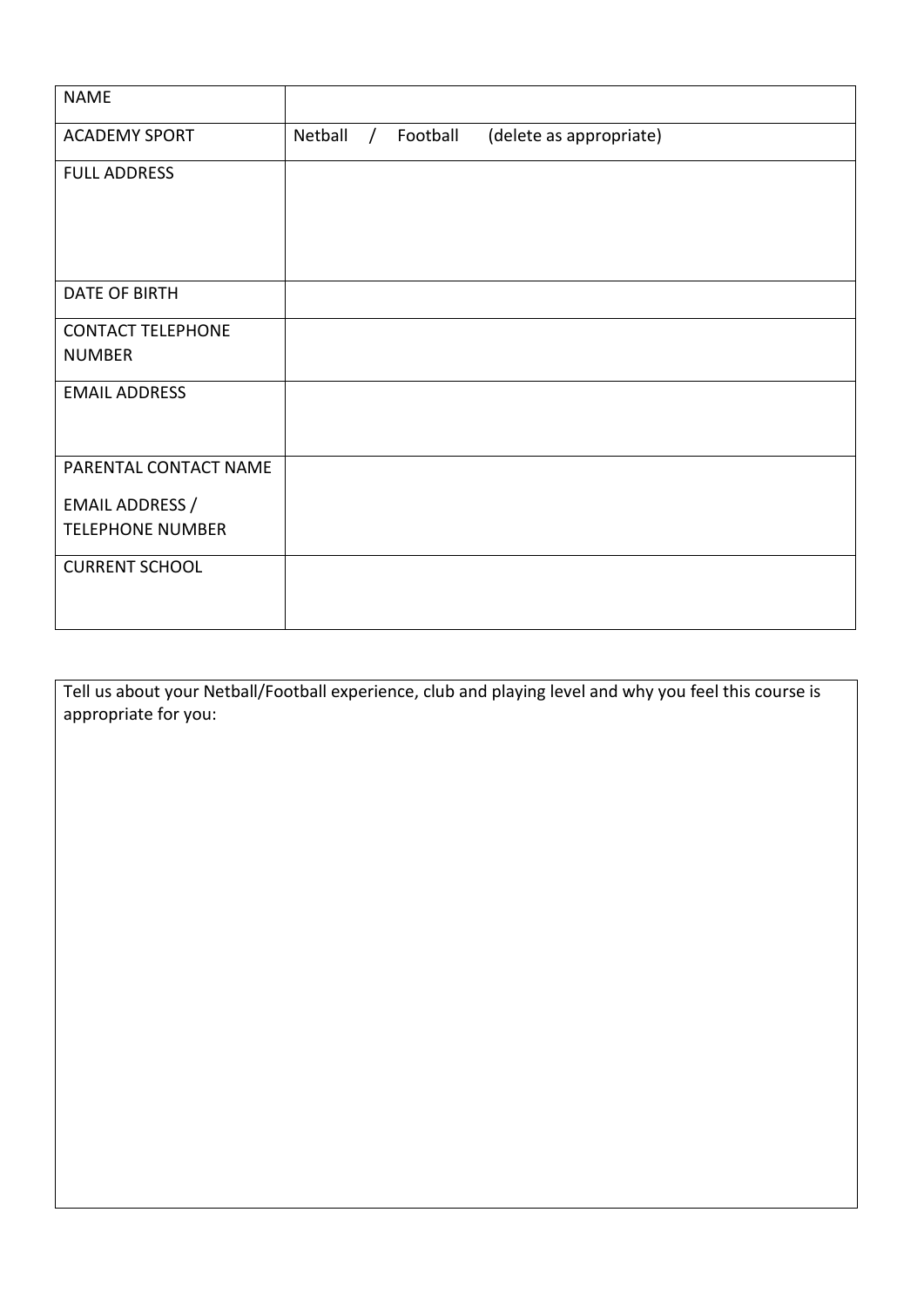# **School reference – TO BE COMPLETED BY YOUR CURRENT SCHOOL**

This student is applying for a place on the NCFE Sport Extended Diploma at the SB Academy in partnership with Ranelagh School programme of study for elite athletes. Please could you complete the information below and validate with a school stamp.

Please list below the subjects being studied at GCSE [or equivalent], indicating the predicted grade in each subject.

**Subject Predicted grade** 

Please give details of any GCSEs already taken:

| Subject | Grade |
|---------|-------|
|         |       |
|         |       |

#### **Additional information**\*

| Does the student have an EHCP?                                                                                        | <b>YES</b> | NO        |
|-----------------------------------------------------------------------------------------------------------------------|------------|-----------|
| Is the student a "Looked After Child"?                                                                                | <b>YES</b> | <b>NO</b> |
| Does the student currently have any access arrangements for<br>examinations?                                          | <b>YES</b> | NO.       |
| Please give details as appropriate                                                                                    |            |           |
| Does the student have any additional emotional, behavioural,<br>learning or medical needs that we should be aware of? | <b>YES</b> | NO        |
| Please give details as appropriate                                                                                    |            |           |
|                                                                                                                       |            |           |
|                                                                                                                       |            |           |

\* This information will not be used as part of the decision-making process regarding the offer of places but rather to ensure that appropriate support can be put in place for the student

| Signature    |  |
|--------------|--|
| Role         |  |
| School stamp |  |